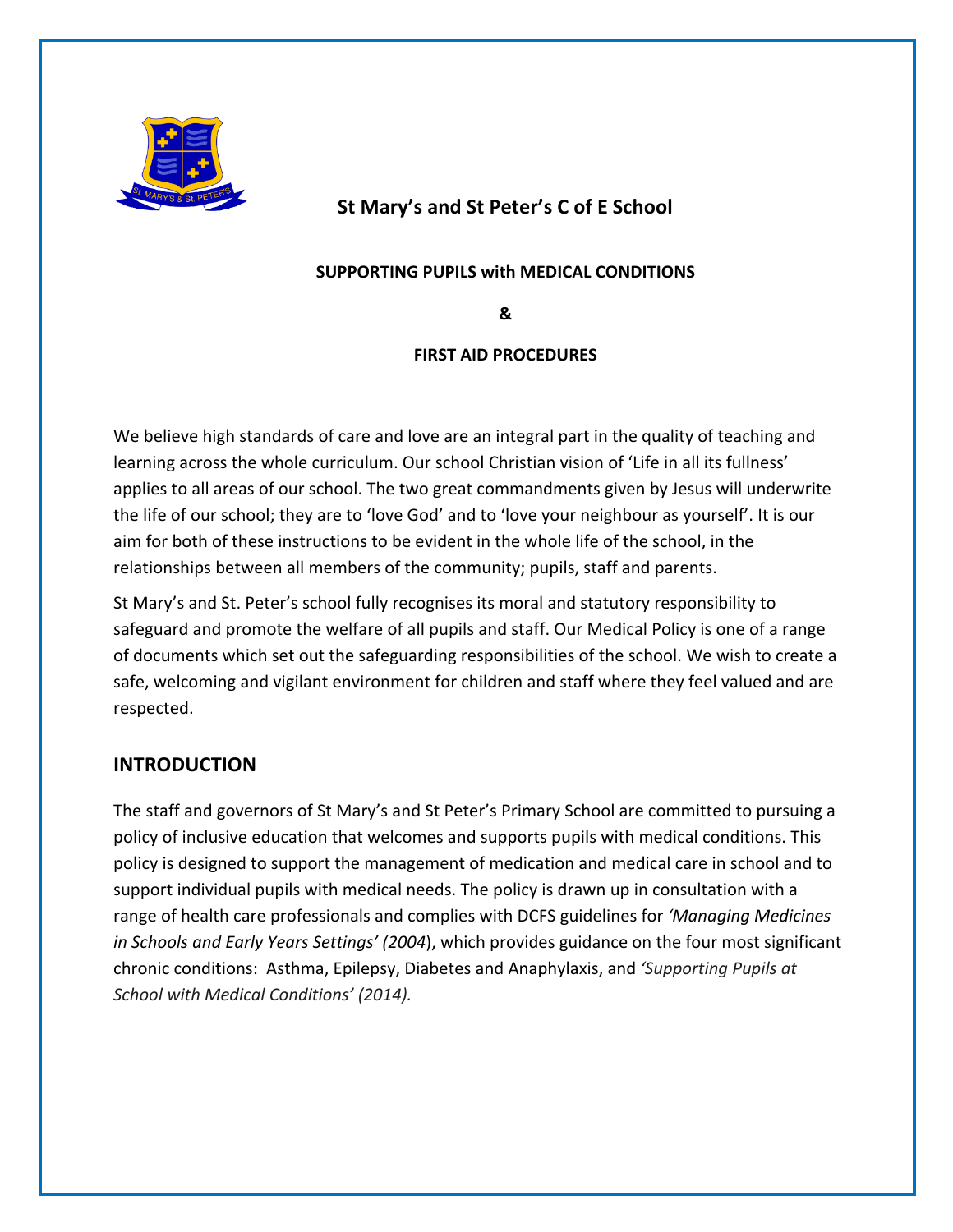### **RESPONSIBILITIES**

Parents/carers have sole responsibility for their child's health and should provide the school with up-to-date information about their child's medical conditions, treatment and/or any special care required.

If their child has a complex medical condition, parents should work with the school, school nurse or other health professionals to develop an Individual Health Care Plan. It is the parents'/carers' responsibility to make sure that their child is well enough to attend school. On no account should a child come into school if he/she is unwell. Refer to *'Guidance on Infection Control in Schools and other Childcare Settings'*.

### **EMERGENCY PROCEDURES**

In a medical emergency, first aid should be given by qualified First Aiders, an ambulance should be called and the parents/carers notified. Should an emergency situation occur to a pupil who has an Individual Health Care Plan, the emergency procedures detailed in that plan should be followed and a copy of the Health Care Plan given to the ambulance crew.

#### **MEDICINES - PRESCRIBED**

Medicine should only be brought to school when it is essential for it to be administered during the school day. In the vast majority of cases, doses of medicine can be arranged around the school day, avoiding the need to bring medication into the school, e.g. antibiotics are usually taken three times a day and so can be given with breakfast, on getting home from school and then at bedtime.

We ask parents to complete a *'Giving Medicine at School'* form which is available from the school office, this authorizes a member of staff to administer medication to a pupil. The Local Authority requires that all medicines administered by staff at school are prescribed by a doctor, dentist or nurse.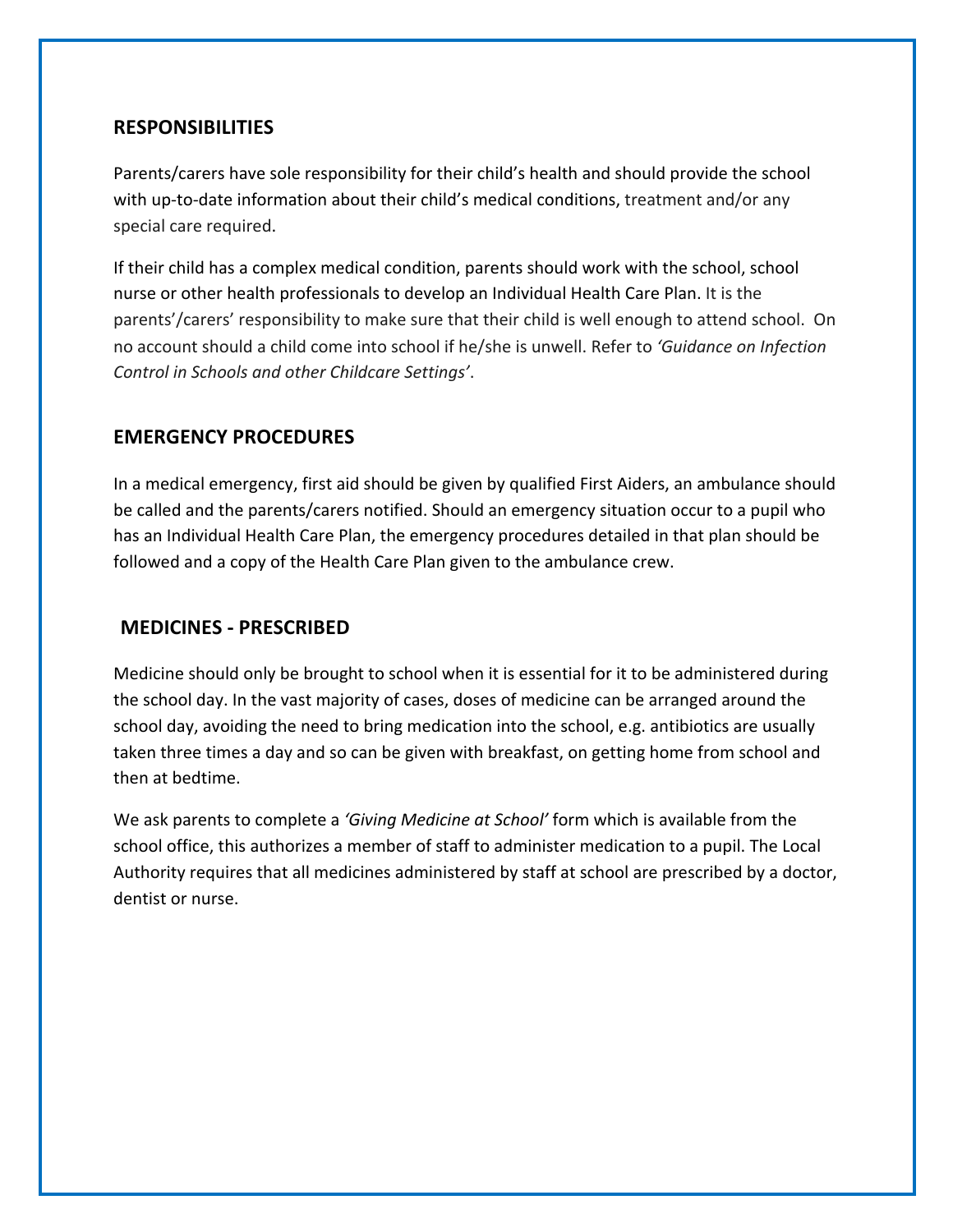

*A check list is completed to allow a member of staff to administer medicine to your child.* 

# **MEDICINES – NON-PRESCRIBED**

Non-prescription medicines are not administered at school and pupils should not bring them in to school for self-administration. The only exception to this, is during a school residential trip, when parents are asked to complete a form giving permission for their child to receive medication, e.g. Calpol, an antihistamine or a travel sickness tablet, if required.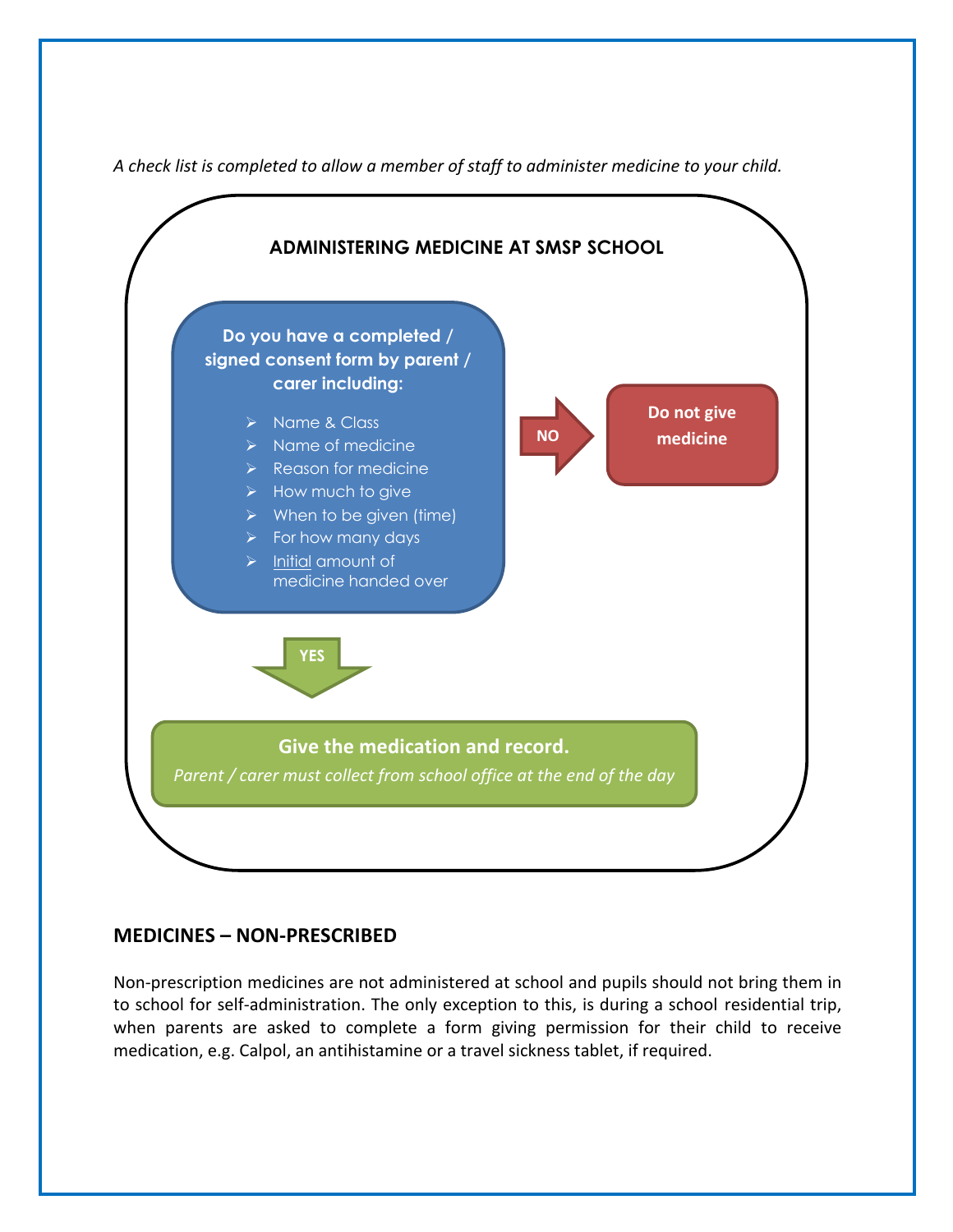### **MEDICINES - PUPILS TAKING THEIR OWN**

For certain long-term medical conditions, it is important for children to learn how to selfadminister their medication. The most common condition where this applies is asthma and diabetes. If a child is administering their own medication it would always be supervised by an adult.

#### **MEDICINES - STORAGE AND ACCESS**

All medicines, such as inhalers, epipens and anti-biotics, are kept in the medical room in Year Group Boxes or in the school fridge. Medicines should be stored in the original pharmacist's container. Pupils will be informed of where their medication is stored.

Class teachers and/or classroom support staff should refer to the Individual Health Care Plan and ensure that the relevant medication is taken on educational trips.

# **MEDICINES - RECORD KEEPING**

#### **EXPIRY DATES**

It is the responsibility of the parent/carer to ensure that the medication held by the school is in date and to provide new medication and updates as necessary.

#### **REFUSAL OF MEDICINES**

If a child refuses to take medication, staff will not force them to do so, but will note in the records that this has occurred and will inform parents as soon as is reasonably possible.

#### **MEDICINES – DISPOSAL**

SMSP staff are not responsible for the disposal of medicines. It is the responsibility of individual parents to ensure that date-expired medicines are returned to the pharmacy for safe disposal. Parents need to ensure that they collect medicines from the school at the end of the agreed administration period.

#### **FIRST AID PROCEDURES – GENERAL**

In the event of an accident resulting in injury

• The closest member of staff present will assess the seriousness of the injury and seek the assistance of a qualified First Aider. If appropriate, they will provide the required first aid treatment.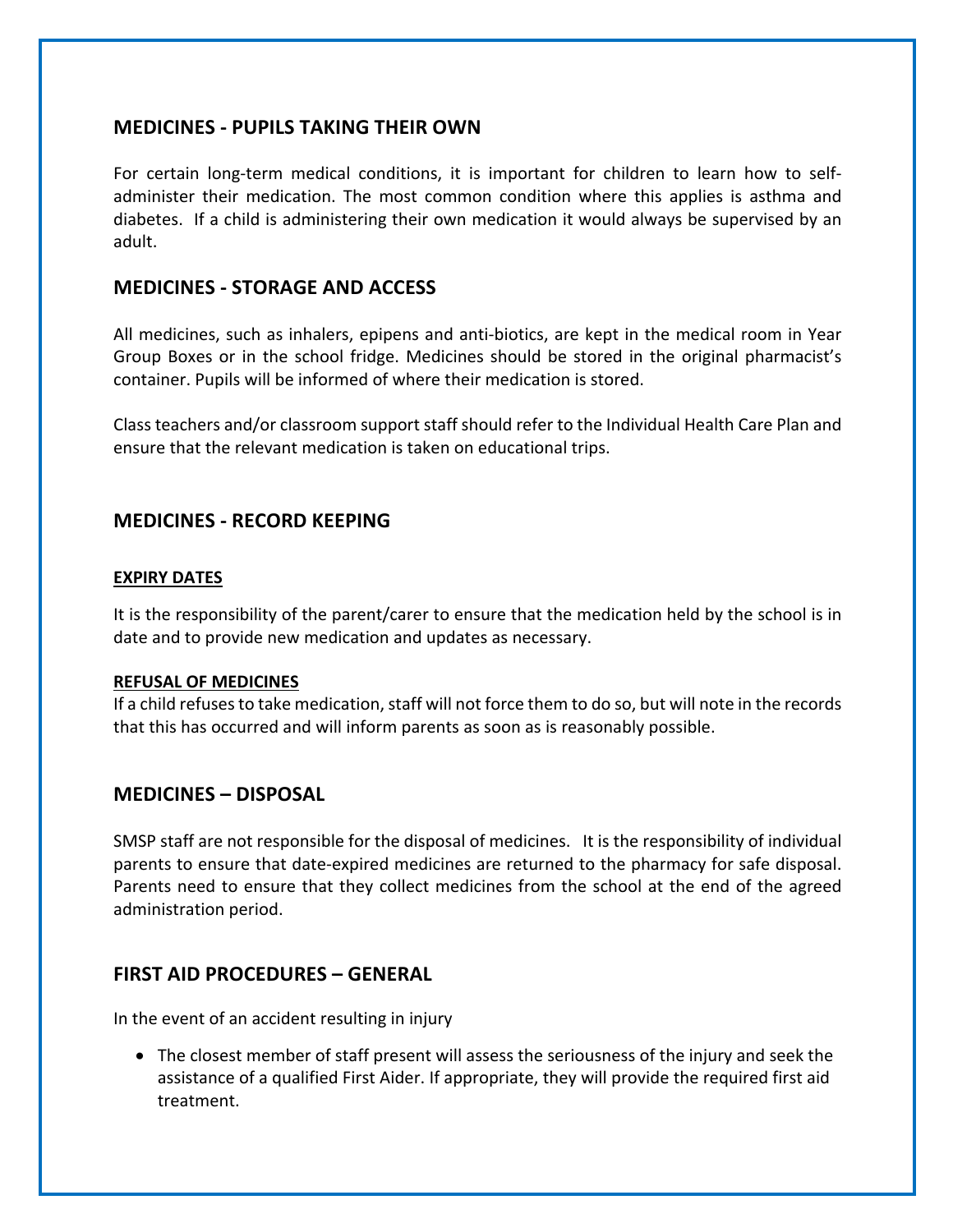- The First Aider, if called, will assess the injury and decide if further assistance is needed from a colleague or the emergency services. They will remain on scene until help arrives.
- The First Aider will also decide whether the injured person should be moved or placed in a recovery position.
- If the First Aider judges that a pupil is too unwell to remain in school, parents will be contacted and asked to collect their child. Upon their arrival, the first aider will explain the situation to the parents, so they can make a decision on the next steps to be taken.
- If emergency services are called, the First Aider/Admin Office staff will contact parents immediately. If they cannot be contacted the next contact on the list will be called.

### **FIRST AID PROCEDURES – RECORD-KEEPING**

For all head injuries the child is sent to the medical room where a record is kept. If there is no lasting mark a slip is sent with the child to the teacher to be sent home advising of a head bump. In the case of a more serious head injury where there is bruising, bumps or bleeding, a letter is sent to the teacher advising of how the injury occurred and treatment given, parent/carer is also phoned.

### Further NHS guidance: http://www.nhs.uk/Conditions/Head-injuryminor/Pages/Treatment.aspx

More minor injuries are logged in the "Injury/Incident/Accident" record book, which is kept at the "First Aid Station" or the Medical Room.

Any serious incident that occurs during the school day is reported to the Local Authority and a copy of this report is kept on file at school.

# **FIRST AID PROCEDURES – HEAD INJURY**

Minor head bumps are not uncommon. The following gives details of what symptoms and signs should be looked for in children who have hit their head whilst at school and when medical advice should be sought.

#### Possible symptoms:

- Loss of consciousness
- Vomiting
- Sleepiness
- Fits or abnormal limb movements
- Persisting dizziness or difficulty walking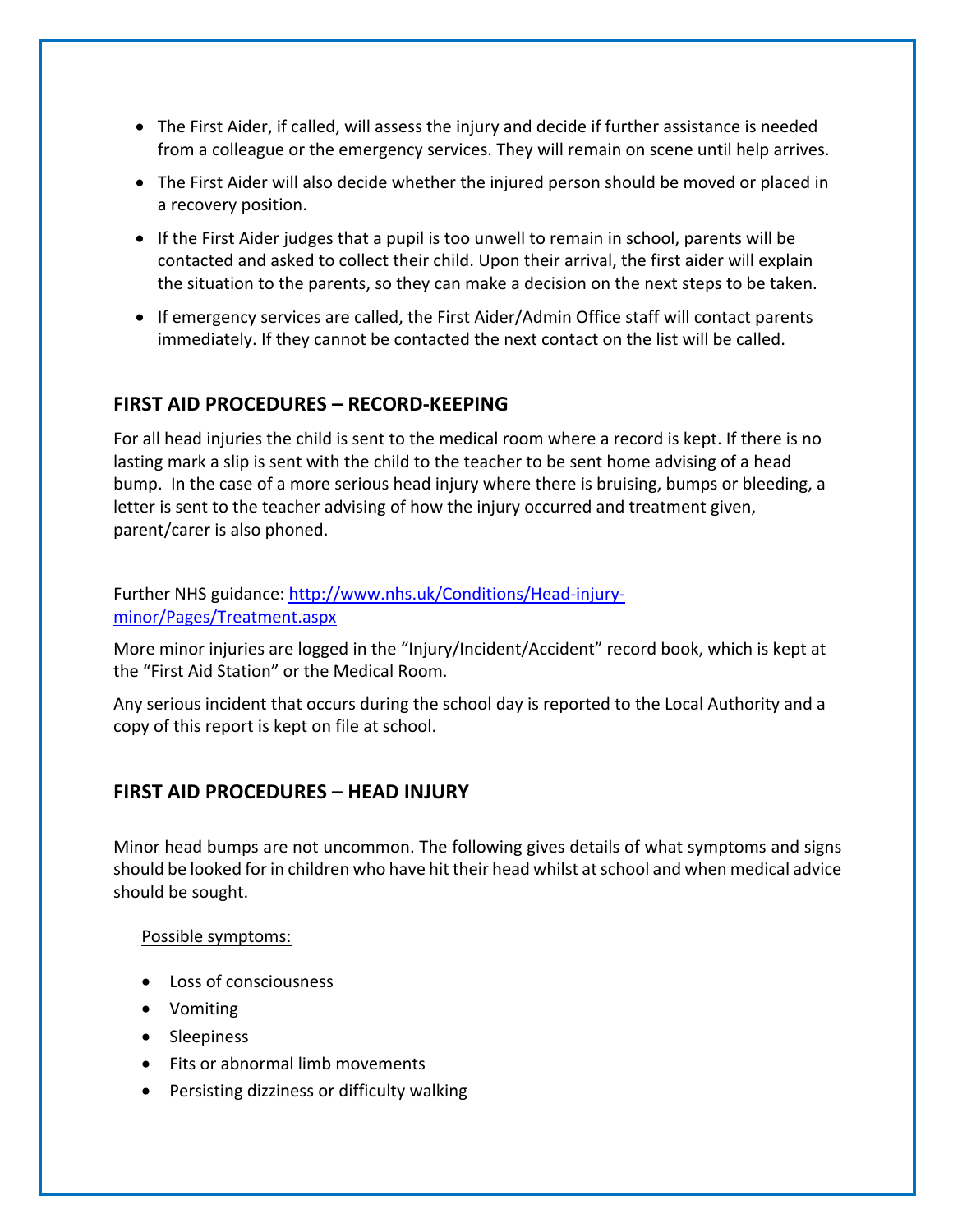- Blurred vision
- Strange behaviour or confused speech

If, after a head injury, a child remains unconscious or fits, an ambulance will be called immediately and the parents contacted. If a child suffers from any of the above symptoms, medical advice must be sought and, if advised, the child should be taken to see either their doctor or to A&E by the parents or by school staff.

Children may appear well immediately after sustaining a head injury but show signs of complications later in the day. School staff will remain vigilant and take the appropriate action if the child develops a problem.

# **FIRST-AID BOX**

This is located in the Playground, at break times, so that bumps and grazes can be dealt with immediately.

# **FIRST AID PROCEDURES – CLASS DAY TRIPS & RESIDENTIAL SCHOOL JOURNEYS**

Children with medical needs should be given the same opportunities as other children. Staff may need to consider what reasonable adjustments they may have to make to enable children with medical needs to participate fully and safely on trips. This should include carrying out a risk assessment for such children.

Parents and any appropriate medical professionals should be consulted well in advance of the trip to ensure that all necessary measures are in place. The class teacher is responsible for ensuring that staff have all the necessary medical information on a child and there is a named member of staff who will be administering the medication.

Where medication is administered out of school, the named member of staff must ensure that the details of the medicine given are recorded.

When taking pupils off the school premises, staff will ensure they always have the following

- A school mobile phone
- A portable first aid kit
- Information about the specific medical needs of pupils
- Any necessary medication, such as inhalers, epipens, etc.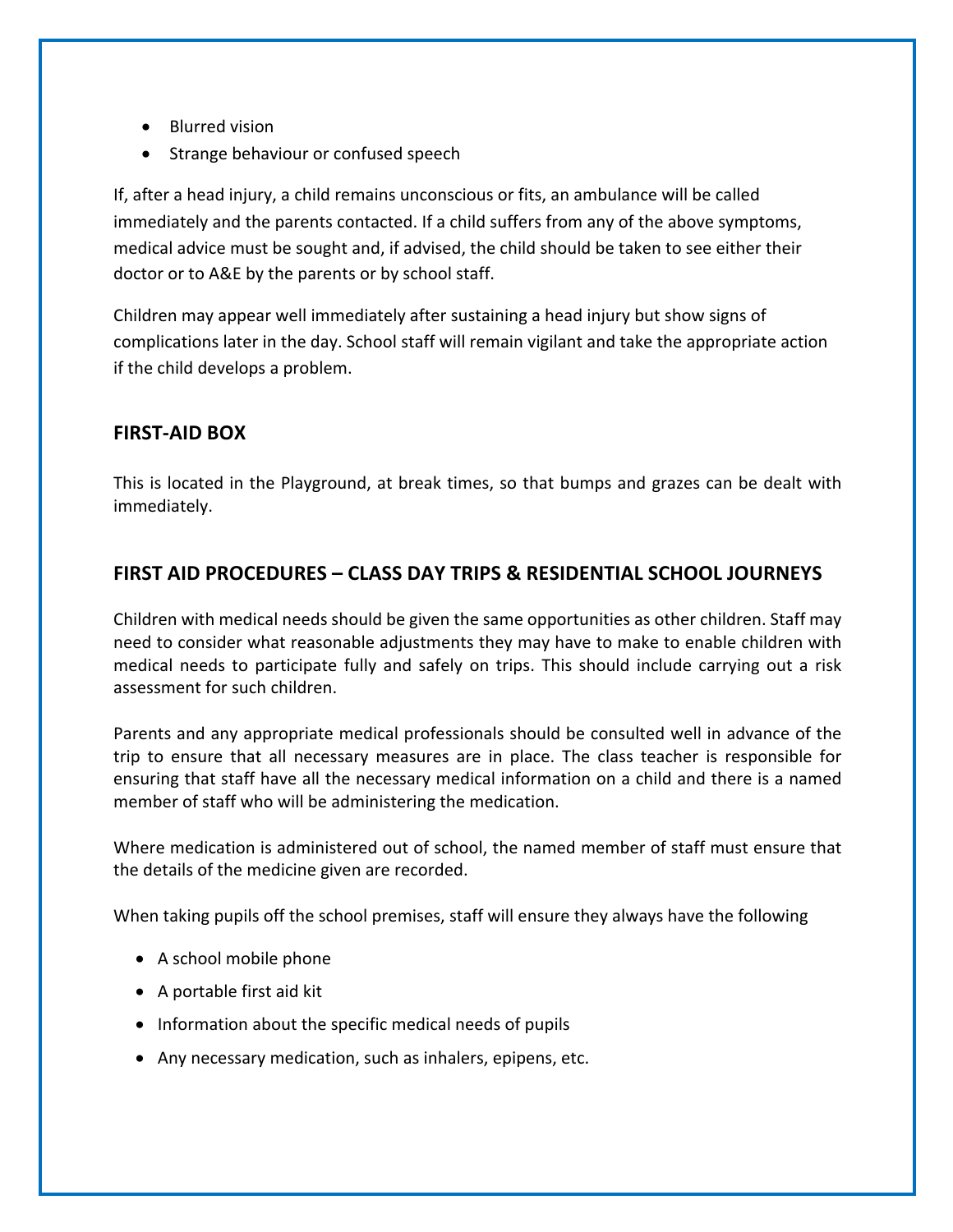Risk assessments will be completed by the class teacher/EVC prior to any educational visit that necessitates taking pupils off school premises. Meetings are held with parents, where necessary, to collect details of any needs which may differ to the child's normal day-to-day care.

In the Early Years Setting, there will always be at least one First Aider with a current paediatric first aid certificate on school trips and visits, as required by the statutory framework for the Early Years Foundation Stage.

### **FIRST AID EQUIPMENT**

A typical first aid kit for day trips will include the following:

- A leaflet with general first aid advice
- Regular and large bandages
- Eye pad bandages
- Triangular bandages
- Safety pins
- Disposable gloves
- Alcohol-free wipes
- Plasters of assorted sizes
- Cold compresses
- Sterowash for wounds and eyes

No medication is kept in first aid kits.

First aid kits are stored in the School Office and will be regularly checked and replenished.

#### **STAFF TRAINING**

The school is responsible for ensuring that staff who administer medicine are fully briefed in general procedures and that they receive appropriate training to administer specific medicines, for example, auto adrenaline injectors (epipens).

Training in the administration of specific medicines will be arranged via the School Nurse or other health professionals. Records of all training completed by staff will be maintained by the school and reviewed annually or when required.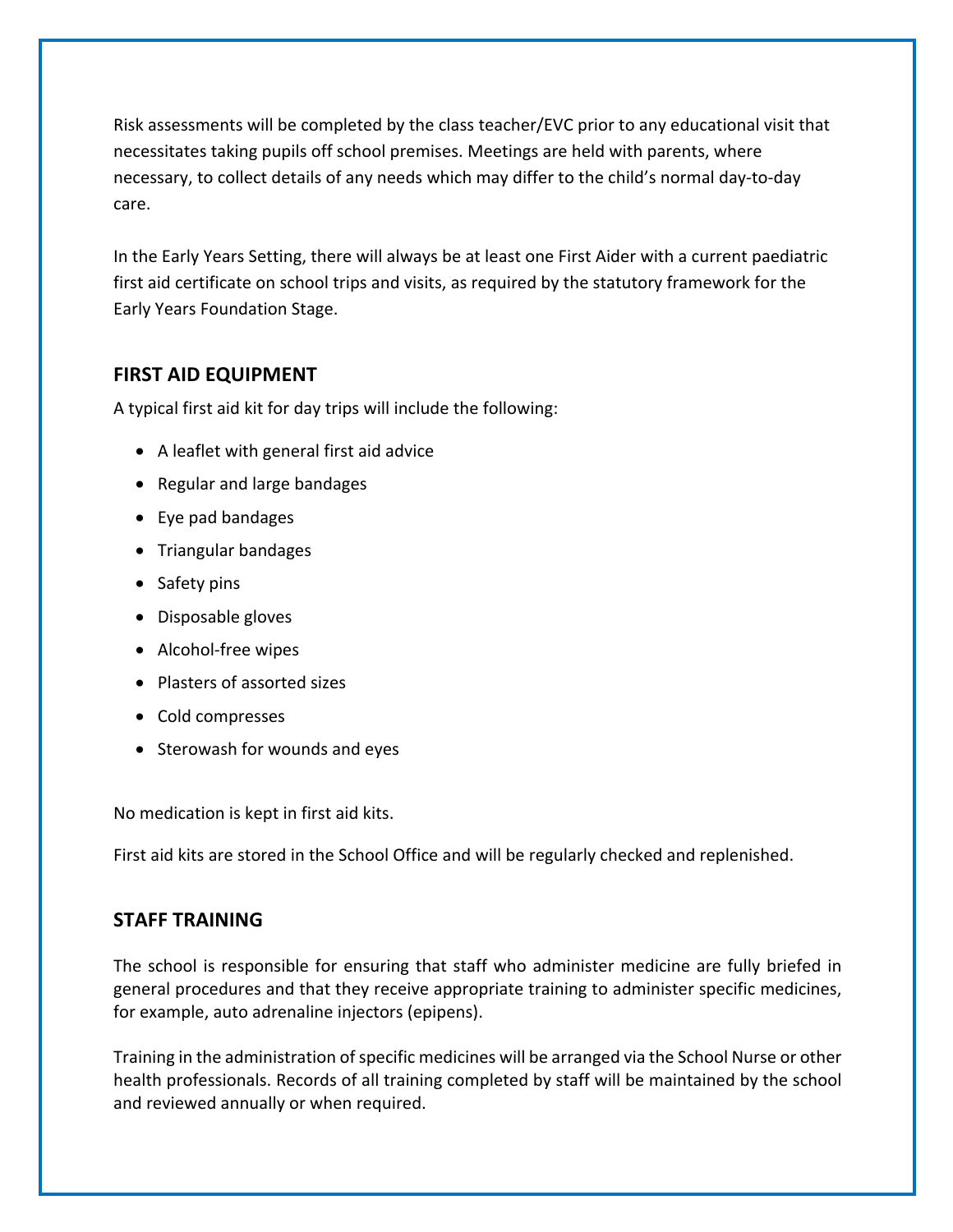#### **SICKNESS**

If your child is unwell, please call the school office before 8.55am or leave a message on the absence line for each day they are not in school. If your child is absent from school for more than three days, you will also need to write a note and hand it to either your class teacher or the school office. If you do not notify us you may receive an unauthorised absence and could be charged for any school meals missed.

### **HEADLICE**

An email is sent to parents of children in the class where there is a case of headlice. It is the parents' responsibility to treat the headlice immediately. Please refer to the website below for further guidance.

http://www.nhs.uk/conditions/Head-lice/Pages/Introduction.aspx

### **RASHES**

If a child has a rash, which we suspect may be Chicken Pox, Measles or another contagious illness, we will ask for an assessment by a First Aider. If appropriate, we will inform the parents and request the child be picked up and, if relevant, treated before returning to school. In most cases, once treatment has begun, it is safe for children to return to school. If more than one child is suspected to have the same rash/disease in one class a letter will be sent out to all parents in that class, thus avoiding further spread of the rash/disease.

http://www.nhs.uk/conditions/skin-rash-children/Pages/Introduction.aspx

# **VOMITING AND DIARRHOEA**

If a child is vomiting or has diarrhoea, we will call the parents to collect their child. The child needs to stay at home for at least 48 hours from the last episode. Please refer to the NHS guidelines for further guidance and support.

http://www.nhs.uk/conditions/gastroenteritis/Pages/Introduction.aspx

It is the Headteacher's duty to decide if there is an outbreak of infectious illness, e.g. the Norovirus and whether there is a need to report it to the local Health Protection Unit (HPU). Parents will be informed via parentmail.

http://www.nhs.uk/conditions/Norovirus/Pages/Introduction.aspx